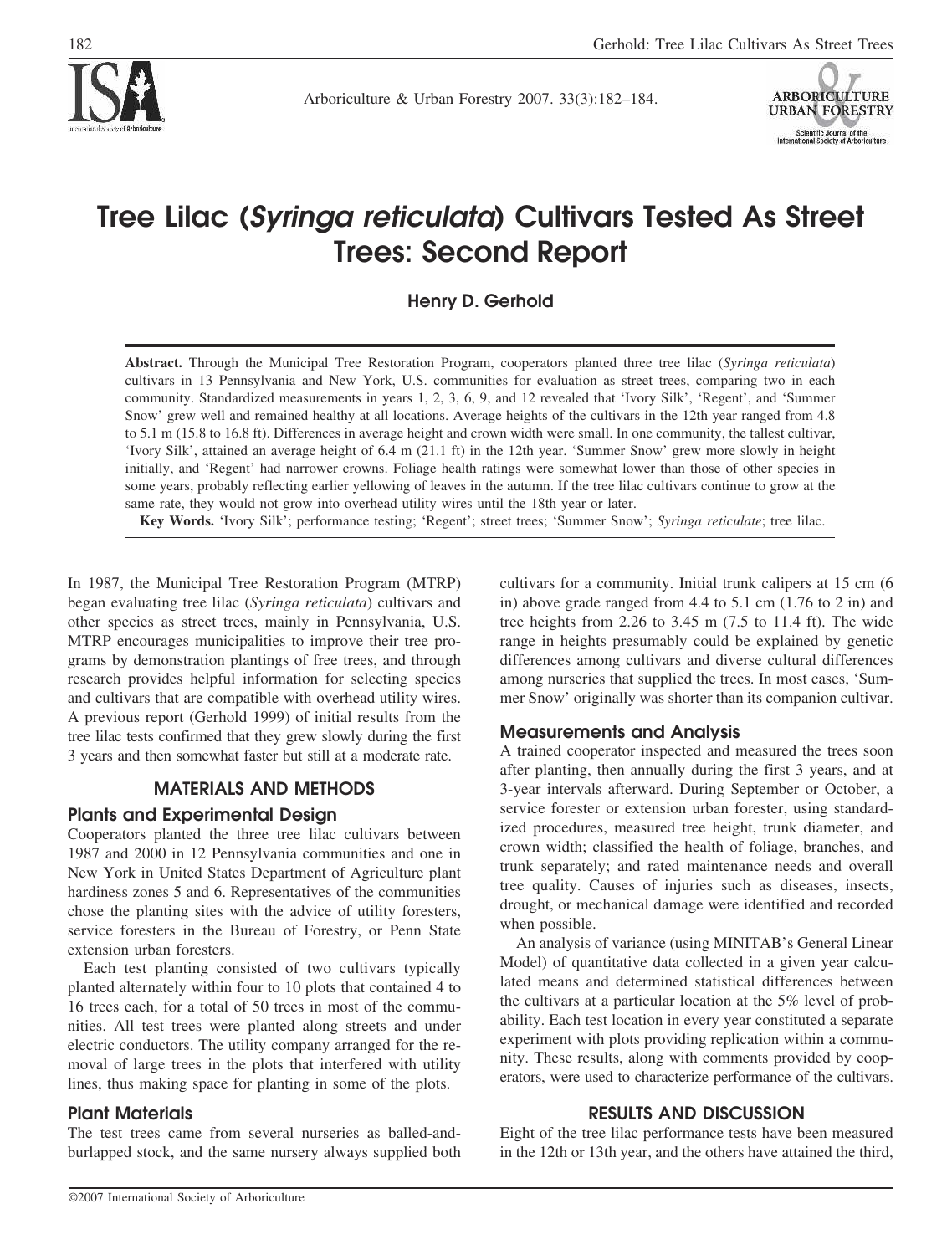| Cultivar                       | Location      | Year | Diam. $(cm)$       | $Ht.$ (m)         | Width $(m)$       | Foliage $(1 \text{ to } 5)$ | Branches $(1 \text{ to } 5)$ |
|--------------------------------|---------------|------|--------------------|-------------------|-------------------|-----------------------------|------------------------------|
| 'Ivory Silk' vs. 'Regent'      | Waverly, NY   | 13   | 10.23              | 4.37              | 2.53              | 4.1                         | 4.1                          |
|                                | Patton        | 12   | 10.54              | 4.58              | 3.11              | 4.0                         | 4.5                          |
|                                | Shinglehouse  | 12   | 12.02 <sup>y</sup> | 5.80              | 3.51 <sup>y</sup> | 3.6                         | 4.8                          |
|                                | Dauphin       | 9    | 10.98              | 4.41              | 3.50              | 4.7                         | 4.9                          |
|                                | Jefferson     | 6    | 6.57               | $3.57^{x}$        | 2.35              | 3.8                         | 4.6                          |
|                                | Wyomissing    | 3    | 4.77               | 3.38              | 1.56              | 3.3                         | 3.6                          |
| 'Ivory Silk' vs. 'Summer Snow' | Westfield     | 13   | 10.98              | 6.44              | 4.03              | 4.4                         | 4.6                          |
|                                | Athens        | 12   | 8.64               | 4.48              | 2.47              | 4.1                         | 4.6                          |
|                                | Corry         | 12   | 9.30 <sup>y</sup>  | $5.25^{y}$        | 3.69              | 3.3 <sup>y</sup>            | 4.0                          |
|                                | Hollidaysburg | 12   | 10.33              | 4.64              | 3.17              | 4.2                         | 4.6                          |
|                                | Lebanon       | 12   | 12.02              | 5.40              | 3.57              | 3.5                         | 3.8                          |
|                                | Camp Hill     | 9    | 9.60               | 4.88 <sup>y</sup> | 3.57              | 4.9                         | 4.9                          |
|                                | Laporte       | 3    | $4.77^{y}$         | 3.48 <sup>y</sup> | $1.62^x$          | 4.9                         | 4.9                          |
| 'Regent' vs. 'Ivory Silk'      | Waverly, NY   | 13   | 10.60              | 4.64              | 2.66              | 4.3                         | 4.2                          |
|                                | Patton        | 12   | 11.18              | 4.79              | 3.36              | 4.1                         | 4.5                          |
|                                | Shinglehouse  | 12   | $10.10^{x}$        | 5.65              | $2.68^x$          | 3.8                         | 4.7                          |
|                                | Dauphin       | 9    | 11.60              | 4.61              | 3.39              | 4.9                         | 5.0                          |
|                                | Jefferson     | 6    | 6.80               | 4.00 <sup>y</sup> | 2.04              | 4.0                         | 4.6                          |
|                                | Wyomissing    | 3    | 4.79               | 3.30              | 1.59              | 3.4                         | 3.8                          |
| 'Summer Snow' vs. 'Ivory Silk' | Westfield     | 13   | 10.03              | 5.37              | 4.09              | 4.4                         | 4.6                          |
|                                | Athens        | 12   | 9.28               | 4.76              | 2.56              | 4.1                         | 4.6                          |
|                                | Corry         | 12   | $7.46^x$           | $4.58^x$          | 3.69              | $2.9^x$                     | 4.0                          |
|                                | Hollidaysburg | 12   | 9.80               | 4.57              | 2.99              | 4.1                         | 4.5                          |
|                                | Lebanon       | 12   | 11.73              | 5.09              | 3.94              | 3.2                         | 3.8                          |
|                                | Camp Hill     | 9    | 9.34               | 4.30 <sup>x</sup> | 3.29              | 4.9                         | 5.0                          |
|                                | Laporte       | 3    | $4.29^{x}$         | $2.78^{x}$        | $1.77^{y}$        | 4.9                         | 4.8                          |

Table 1. Size and health ratings of tree lilac cultivars, planted as street trees, two cultivars in each community<sup>z</sup>.

z Average trunk diameter, tree height, and crown width are in the most advanced year of measurement; foliage health and branch health ratings are averaged over all years: 1, 2, 3, 6, 9, and 12 in most cases.

y Significantly greater at 95% level than corresponding value of the paired cultivar.

x Significantly smaller at 95% level than corresponding value of the paired cultivar. Foliage and branch health ratings: 1 65% to 100% of leaves or branches exhibit injury,  $2 = 45\%$  to 60%,  $3 = 25\%$  to 40%,  $4 = 5\%$  to 20%,  $5 =$  less than 5%.

sixth, or ninth year. 'Ivory Silk' is present in all 13 tests, 'Regent' is in six, and 'Summer Snow' in seven (Table 1). Survival ranged from 76% to 100% and averaged 90% or better in nine of the tests. In the 12th year, there were just a few significant differences in trunk diameter, height, and crown width and even fewer over the years in foliage health or branch health. Several community residents commented favorably about the trees, particularly about their creamy white flowers.

The rate of growth in height was similar for all three cultivars, except that 'Summer Snow' grew more slowly until about the sixth year and then grew at about the same rate as the other cultivars (Figure 1). Average heights of the cultivars in the 12th year ranged from 4.8 to 5.1 m (15.8 to 16.8 ft). 'Ivory Silk' attained an average height in one community of 6.4 m (21.1 ft) in the 12th year. If the growth rate from year 9 to 12 continues, by the 18th year or later, the trees would attain a height of  $\approx$ 7.6 m (25.1 ft) and could reach utility wires.

The crowns of 'Summer Snow' on average were slightly wider than those of 'Ivory Silk' and 'Regent' was narrower (Figure 2) by  $\approx 0.4$  m (1.3 ft). 'Regent's divergence from the other two in crown width has been increasing since the sixth year.

No serious disease or insect problems were reported. Dieback of branch tips was observed in several localities, and



**Figure 1. Average heights (m) of cultivars 3 to 12 years after planting.**